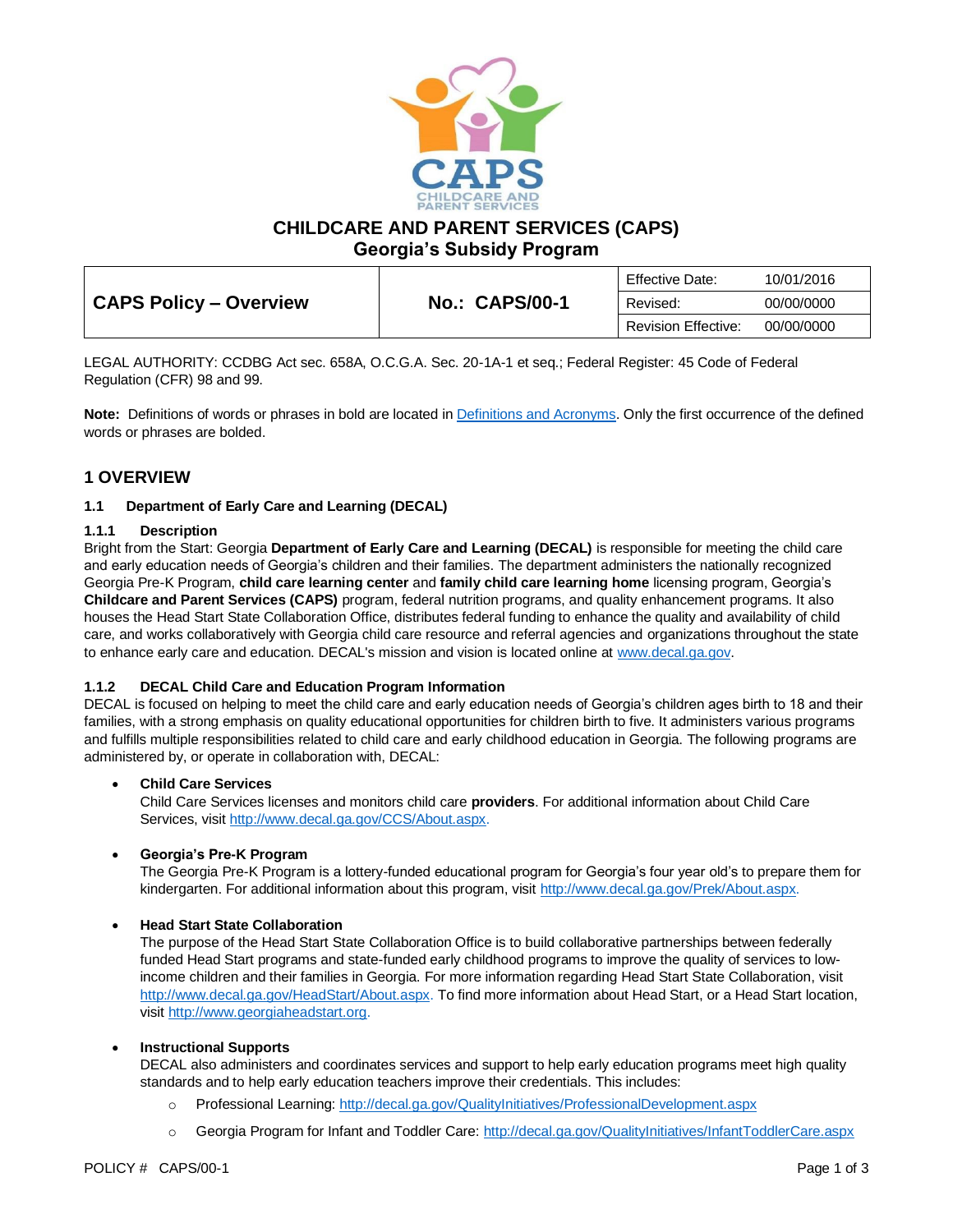|                               |                       | Effective Date:            | 10/01/2016 |
|-------------------------------|-----------------------|----------------------------|------------|
| <b>CAPS Policy – Overview</b> | <b>No.: CAPS/00-1</b> | Revised:                   | 00/00/0000 |
|                               |                       | <b>Revision Effective:</b> | 00/00/0000 |

### o Inclusion Services: <http://decal.ga.gov/ChildCareServices/ProviderInclusion.aspx?r=QI>

### • **Nutrition Services**

Nutrition Services administers the Child and Adult Care Food Program (CACFP) and the Summer Food Service Program (SFSP) in Georgia. These federal nutrition programs are funded by the United States Department of Agriculture (USDA) and ensure that children and **adults** throughout Georgia have access to nutritious meals while they are in a day care setting and during the summer when school is not in session. For more information about Nutrition Services, visit [http://www.decal.ga.gov/Nutrition/About.aspx.](http://www.decal.ga.gov/Nutrition/About.aspx)

### • **Quality Rated: Georgia's Quality Rated Improvement System (QRIS)**

Quality Rated is a systemic approach to assess, improve, and communicate the level of quality in early care and education programs. Similar to rating systems for other service related industries, Quality Rated assigns a quality rating of one, two, or three stars to child care providers that meet a set of defined program standards that go above and beyond minimum health and safety requirements. By participating in Quality Rated, early care and education providers embark on a path of continuous quality improvement. Child care providers who participate in and achieve a Quality Rated designation may be **eligible** for free technical assistance, teacher and **director** training, grants to purchase classroom supplies and educational materials, and/or higher CAPS reimbursement rates.

- o Parents and families can find Quality Rated child care programs a[t http://families.decal.ga.gov/.](http://families.decal.ga.gov/)
- o Child care programs may apply to participate at [https://qualityrated.decal.ga.gov/.](https://qualityrated.decal.ga.gov/)
- o For additional information about Quality Rated, refer to the Program Manual at [https://qualityrated.decal.ga.gov/Content/Documents/PM\\_ProgramManual.pdf.](https://qualityrated.decal.ga.gov/Content/Documents/PM_ProgramManual.pdf)

### • **Summer Transition Program (STP)**

Summer Transition Program is a six-week program during the months of June and July that offers high-quality instruction in language, literacy, and math for children from families with low incomes whose children have attended or are eligible to attend GA Pre-K and need additional supports. The program is designed to reduce the achievement gap by providing additional support and resources to targeted high needs populations. For additional information regarding STP, visit [http://www.decal.ga.gov/Prek/SummerTransitionProgram.aspx.](http://www.decal.ga.gov/Prek/SummerTransitionProgram.aspx)

## **1.2 Childcare and Parent Services (CAPS)**

#### **1.2.1 Description and Goals**

The Childcare and Parent Services (CAPS) program is Georgia's subsidized child care program administered by DECAL. CAPS assists low-income families with the cost of child care in order to support Georgia's school readiness goals. CAPS is available in all 159 counties within Georgia.

#### **1.2.2 Funding Source**

Child care services provided through the CAPS program are funded by a combination of state funds and the **Child Care and Development Fund (CCDF)** under the administration of the U.S. Department of Health and Human Services (HHS), the Administration for Children and Families (ACF), and the Office of Child Care (OCC). Authorized by the **Child Care and Development Block Grant (CCDBG)** Act and Section 418 of the Social Security Act, the CCDF assists low-income families in obtaining child care so they can work or attend training/education.

## **1.2.3 Compliance with Federal Regulations**

As the **lead agency**, DECAL is responsible for implementing a state plan that is compliant with federal regulations associated with CCDF. The CCDF State Plan serves as the agreement between DECAL, ACF, and OCC as to how programs are administered to comply with federal regulations; as well as, technical bulletins that are issued by ACF.Unless contrary to a federal law or regulation, DECAL has sole discretion on how the CAPS program is operated and how subsidy funding is allocated in Georgia. At any time, DECAL can make adjustments to CAPS program policies, procedures and funding allocations.

- The purposes of the CCDF as defined in the CCDBG Act sec. 658A are to:
	- $\circ$  Allow each state maximum flexibility in developing child care providers and policies that best suit the needs of children and parents within the state;